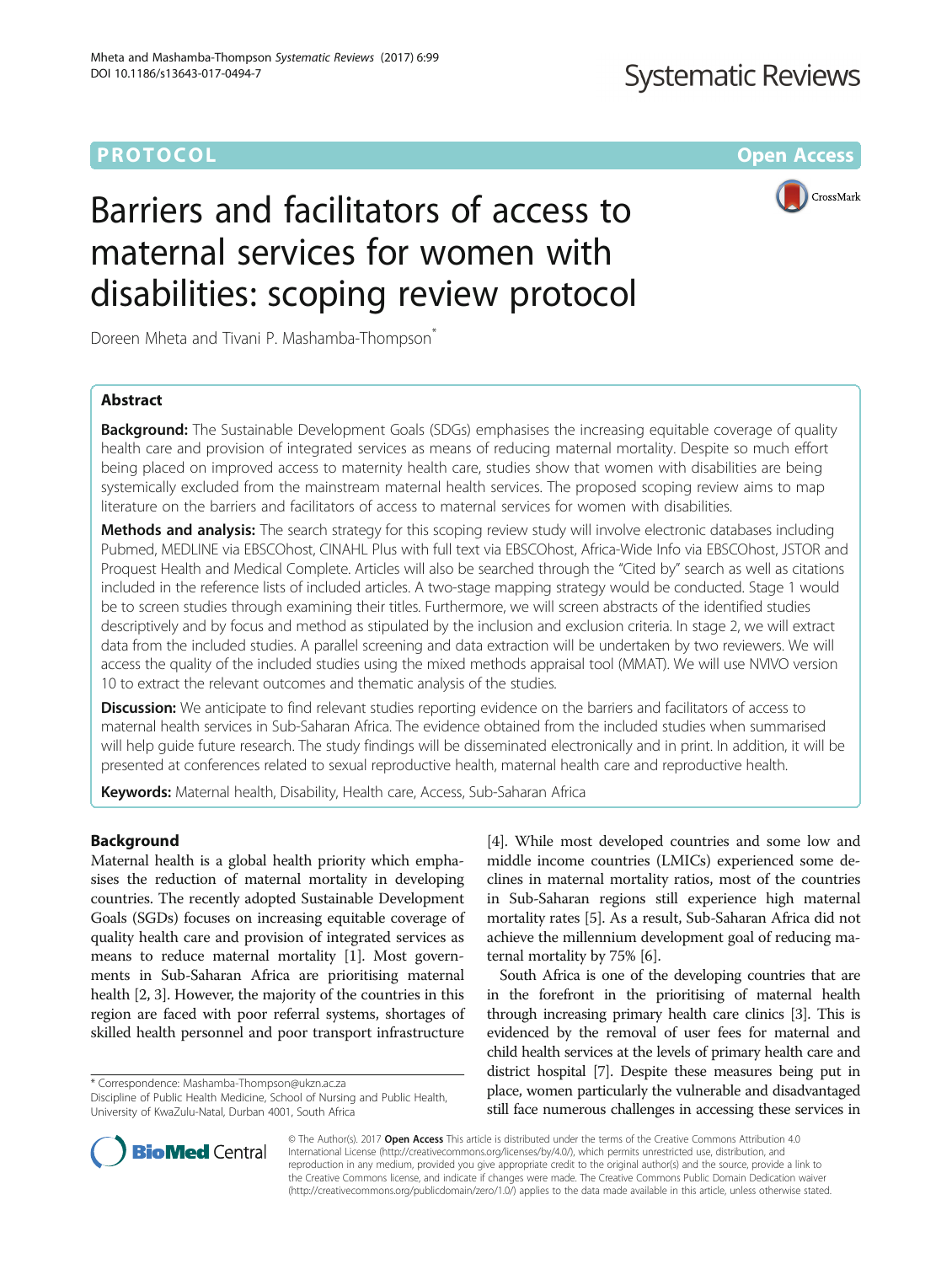South Africa [\[8\]](#page-5-0). While the factors that militate against maternity services for women in general are well documented in Sub-Saharan Africa, there is little research that documents the factors that inhibit or enhance access to maternity and child services for women with disabilities [\[9](#page-5-0)–[11](#page-5-0)]. Though there are numerous definitions of disabilities, in this review, disabilities will refer to long-term visual, hearing, mental and physical impairment [[8](#page-5-0)].

Access to health care is a complex phenomenon which is influenced by multiple factors. Disparities in access to health result in adverse health outcomes, thus posing a public health problem [[12\]](#page-5-0). There is no single definition of access to health care services; however, a comprehensive view of access pertains to the dimensions of availability, accessibility, accommodation, affordability and acceptability [[13\]](#page-5-0). For this review, access to maternal health will be explored through the availability, affordability, acceptability and quality of the services [[13\]](#page-5-0). Some of the challenges that are specifically faced by women with disabilities include survival rates, maternal mortality and morbidity, accessing information on sexual reproductive health, family planning services, and prenatal and post natal services [\[14](#page-5-0)]. In addition, research reveals that women with disabilities have higher pregnancy complications, preterm deliveries and low birth infants [[15\]](#page-5-0). Despite that there is a growing recognition that health systems should develop appropriate and accessible maternal health care services for women with disabilities [\[11](#page-5-0), [14](#page-5-0), [16\]](#page-5-0), there is paucity of evidence on the experiences of women with disabilities on accessing maternal health care services [[16\]](#page-5-0).

The existing literature indicates that there is a need to understand the barriers and facilitators of access to maternal services as well as the different models of maternity health care services that could facilitate choices for women with disabilities [[17](#page-5-0)]. Moreover, there is a need for strategies to improve access to maternal health care services for this population [[14](#page-5-0)]. This may facilitate the development of horizontal approaches towards the reduction of maternal mortality in Sub-Saharan Africa. This scoping review therefore aims at mapping literature on the barriers and facilitators of access to maternal health care services for women with disabilities. The objectives of this scoping review are as follows:

 $\geq$  To review published literature on the barriers and facilitators of access to maternal health services for women with disabilities

 $\geq$  To review the literature on existing maternity health care models for women with disabilities

 $\geq$  To review literature on the existing interventions to improve access to maternity health care for women with disabilities

The findings from this study will enable the researchers to examine the extent and range and nature of research activity on the barriers and facilitators of access to maternity services for women with disabilities. In addition, the findings will enable the researchers to identify the different maternity health care models and interventions that improve access to maternal health care services.

# Methodology

# Scoping review

We will conduct a scoping review of peer-reviewed literature on the barriers and facilitators of access to maternal services for women with disabilities. A scoping review method was selected as it facilitates the mapping of new concepts, types of evidence and gaps related [\[18](#page-5-0)]. For the proposed review, we would be guided by Arksey and O'Malley framework [\[19\]](#page-5-0). The framework involves (i) identifying the research question, (ii) identifying relevant studies, (iii) study selection, (iv) charting the data, and (v) collating, summarising and reporting results.

## Identifying the research question

The research question is what is known from the existing literature about the barriers and facilitators of access to maternal health services in Sub-Saharan Africa?

The sub-research questions are as follows:

- 1. What are the existing models of maternal health care services in Sub-Saharan Africa?
- 2. What are the available interventions for facilitating access to maternal services for women with disabilities in Sub-Saharan Africa?

#### Eligibility of research question

The study will use an amended PICOS (Population, Intervention, Comparison, Outcomes and Study setting) framework to determine the eligibility of the research question (Table [1\)](#page-2-0).

# Identifying relevant studies

Primary studies that have a clear empirical base utilising qualitative, quantitative and mixed methods published in peer-reviewed journals as well as in grey literature that address the research question will be included. All study designs would be included. An electronic search will be conducted in the following electronic databases: MED-LINE/Pubmed, CINAHL Plus with full text (EBSCO) and Africa-Wide information, Google Scholar and Proquest. Websites such as the World Health Organisation (WHO), UNICEF and governmental websites would be searched for policies and reports on access to maternal services for women with disabilities. Studies will be identified by searching literature that was published in any language and those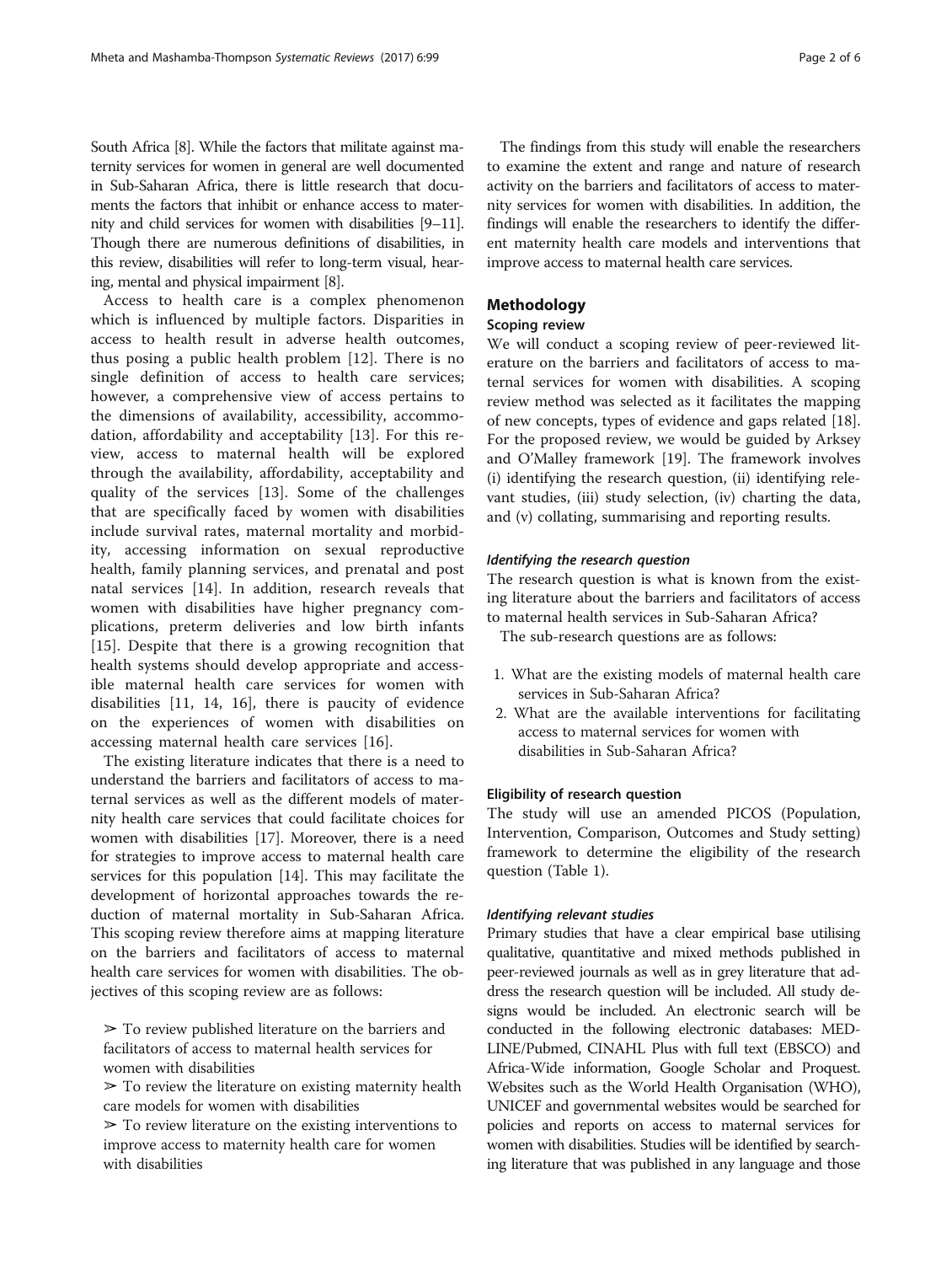<span id="page-2-0"></span>Table 1 PICOS framework for determination of eligibility of review question

| Criteria      | Determinants                                                                                                                                                                                                                                                                               |
|---------------|--------------------------------------------------------------------------------------------------------------------------------------------------------------------------------------------------------------------------------------------------------------------------------------------|
| Population    | The population of this study will be women with<br>disabilities (that is, visual, hearing, mental and physical<br>impairment) who are seeking maternal health care<br>services (antenatal, perinatal and immediate post-<br>partum).                                                       |
| Intervention  | Access to maternal health care services (antenatal,<br>perinatal and immediate post-partum)                                                                                                                                                                                                |
| Comparison    | Women without disabilities                                                                                                                                                                                                                                                                 |
| Outcomes      | Access to maternal health care services                                                                                                                                                                                                                                                    |
| Study setting | Sub-Saharan Africa<br>While the review focuses mainly on studies from Sub-<br>Saharan Africa, due to the paucity of literature on access<br>to maternal services for women with disabilities in this<br>region, the setting has been opened to include studies<br>from all over the world. |

studies that are translatable to English from January 2000 to December 2015.

Articles will also be searched through the "Cited by" search as well as citations included in the reference lists of included articles. The search terms will include maternal health, disability, health care, access, and Sub-Saharan Africa. Database-specific thesaurus terms (e.g. MeSH terms) as well as free-text terms will be used to search articles. After searching, the studies will be screened against the inclusion and exclusion criteria.

#### Study selection

The eligibility criteria were developed to ensure that the included studies contain the specific information needed to answer the research question on the barriers and facilitators of access to maternal health care services for women with disabilities.

# Eligibility criteria

# Inclusion criteria

For studies to be included, they should meet the following criteria:

- There would be no language restriction.
- Focus on women with disabilities seeking maternal health care services.
- Published from January 2000 to December 2015.
- Report on experiences of women with disabilities when accessing maternal health care services.

#### Exclusion criteria

Studies will be excluded if they meet the following characteristics:

• Studies which do not have women with disabilities as part of the study population focus on women

with disabilities seeking health care services other than maternal health care services: This review will exclude studies that have women without disabilities as the population of interest due to the fact that women with disabilities have their own challenges that are specific to them. Studies that report on women without disabilities may not bring out the barriers and facilitators of access to maternal services specific to women with disabilities

- Studies that report on drug and procedural interventions and
- Studies that are published before January 2000 and after December 2015: Studies conducted during the year 2016 as it is now a new era of the SDGs whereas during the years 2000 to 2015, it was the MDG era. Studies publish after December may have another focus which is completely different from the one in the MDG era. Furthermore, before 2000, the emphasis on reducing maternal deaths by three quarters did not exist and the Convention on the Rights of Persons with Disabilities (CRPD) had not been adopted by the United Nations. As result, the issues of women with disabilities were not emphasised as they were after 2006.

The search strategies will be piloted to check the appropriateness of the selected databases and key words. Articles will be searched from the databases by one reviewer who will share the Endnote library with the second reviewer. The two reviewers will conduct a comprehensive title screening guided by the eligible criteria. All eligible studies will be exported into EndNote X7.5 reference management software. EndNote X7 program will be used to check for duplication of articles and to delete the duplicated articles. Table 2 below illustrates how the electronic data search will be recorded.

Abstracts and full articles of the included studies will be screened for eligibility. This will be conducted independently by two reviewers to identify study analysis and assessment. Where there is no agreement between the two reviewers, the studies will be passed on to a third reviewer for consideration. We will seek for assistance from the UKZN library services for articles that are difficult to find. We will also write to the authors to ask for papers in cases of difficult to find articles. Table [4](#page-4-0) in the [appendix](#page-4-0) presents the results of the pilot search.

Table 2 Electronic search record

Keyword search Search engine used Number of publications retrieved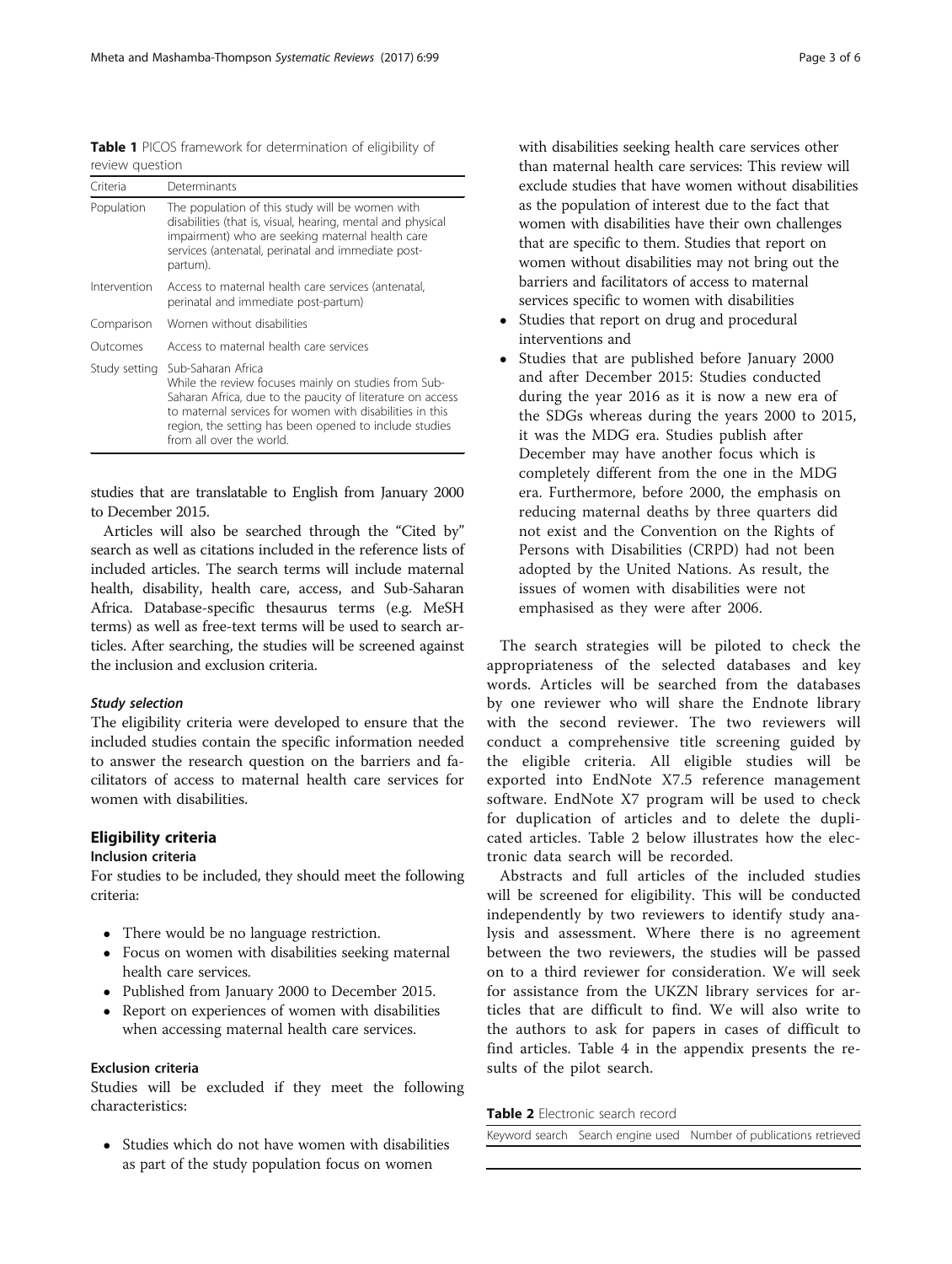The study selection procedure will be summarised using a PRISMA chart as indicated in Fig. 1.

## Charting the data

An analytical method would be utilised to extract the background information and process oriented information of each included study. A data charting form would be developed and piloted. The variables and themes to include in order to answer the question will be determined as indicated in Table 3. The data charting form will be constantly updated.

# Collating, summarising and reporting of results

The aim of this study is to map the existing evidence and to summarise the findings as presented across articles. A narrative account of the data extracted from the included studies will be analysed using the thematic content analysis. Data will be extracted around the following outcomes: models of maternity health care services, barriers of access to maternity health care services, and facilitators of access to maternal health care services. Emerging themes will also be coded. NVIVO software version 10 would be utilised collectively to code the data from the included studies based on the above categories [[20\]](#page-5-0). The below process would be followed;

| Page 4 of 6 |  |  |  |
|-------------|--|--|--|
|-------------|--|--|--|

#### Table 3 Data charting form

| Author and date                                           |  |
|-----------------------------------------------------------|--|
| Study title                                               |  |
| Journal full reference                                    |  |
| Aims or research question                                 |  |
| Participant characteristics                               |  |
| Recruitment context (e.g. where people were recruited).   |  |
| Sampling method                                           |  |
| Study design                                              |  |
| Theoretical background                                    |  |
| Data collection (what data collection methods were used?) |  |
| Data analysis (how was the data analysed?)                |  |
| Intervention                                              |  |
| Intervention outcome                                      |  |
| Most relevant findings                                    |  |
| Conclusions                                               |  |
| Comments                                                  |  |

- Coding data from the included articles<br>• Categorising the codes into major then
- Categorising the codes into major themes
- Displaying the data
- Identifying key patterns in the data and identify subthemes

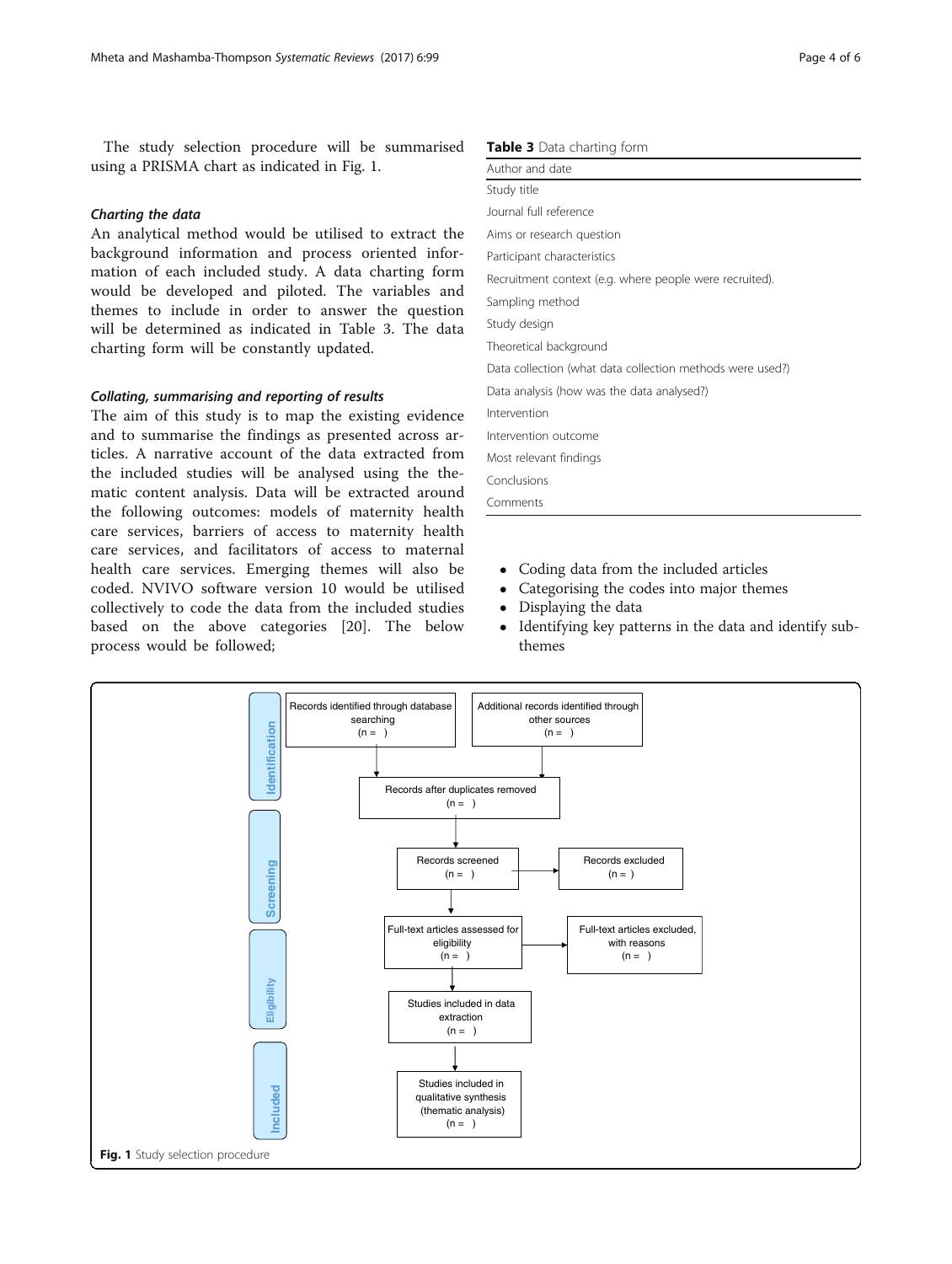<span id="page-4-0"></span>• Summarising

# Synthesis

We will analyse the resulting themes and critically examine their relationship to the research question. The reviewers will also analyse the meanings of the findings in relation to the aim of the study and the implications of these findings for future research, policy and practice.

# Quality appraisal

The quality of the studies will be determined through study appraisal using the mixed method appraisal tool (MMAT)-Version 2011 [[21](#page-5-0)]. The tool will be utilised to examine the appropriateness of the aim of the study, adequacy and methodology, study design, participant recruitment, data collection, data analysis, presentation of findings, authors' discussions and conclusions. The quality of the article will be determined from the examination of the above mentioned aspects.

# **Discussion**

The scoping review will be conducted as a first part of the study on the barriers and facilitators of access to maternity services for women with disabilities in South Africa. The review is aimed mapping the existing evidence and summarising the findings as presented across the studies on the barriers and facilitators of access to maternal health care services for women with disabilities. In addition, the review will on identify the existing maternity models and interventions that enhance access to maternal health care services for women with disabilities. Despite that there is a growing recognition that health systems should develop appropriate and accessible maternal health care services for women with disabilities [\[11, 14](#page-5-0), [16\]](#page-5-0), there is paucity of evidence on the experiences of women with disabilities on accessing maternal health care services [\[16\]](#page-5-0). In order to enable development of disability friendly maternal health care services, there is a need to explore the maternal health care needs, barriers and facilitators of access to maternal services for women with disabilities especially in low and middle income countries [[15](#page-5-0)].

Studies that report on drugs and procedural interventions would be excluded because focus of this review is on access to maternal health services. Most maternal deaths could be avoided if the

quality maternal health care services are available to those who need the services. Therefore, this review excludes studies that report on drug and procedural interventions as the main focus is on access (availability, affordability, acceptability and quality of the services). The studies on drug and procedural interventions report on women with disabilities who have already accessed the services and the intervention is not the focus of this study.

The findings of this study may be of interest to policy makers and stakeholders involved in the provision of maternal health care services, and stakeholders advocating for equity of access and health systems strengthening. In addition, the findings of this study will be of interest to researchers by highlighting gaps in evidence that may require further investigation.

# Appendix

| Table 4 Results of the pilot database search |
|----------------------------------------------|
|----------------------------------------------|

| Keyword search                                                                                                                                                                                                                                                                                                                                                                                                                                                                                                                                                                                                                                                                                                                                                                                                                                                                                                                                                                                                   | Date of<br>search | Search<br>engine used | Number of<br>publications<br>retrieved |
|------------------------------------------------------------------------------------------------------------------------------------------------------------------------------------------------------------------------------------------------------------------------------------------------------------------------------------------------------------------------------------------------------------------------------------------------------------------------------------------------------------------------------------------------------------------------------------------------------------------------------------------------------------------------------------------------------------------------------------------------------------------------------------------------------------------------------------------------------------------------------------------------------------------------------------------------------------------------------------------------------------------|-------------------|-----------------------|----------------------------------------|
| ((("disabled persons"[MeSH<br>Terms] OR ("disabled"[All<br>Fields] AND "persons"[All<br>Fields]) OR "disabled<br>persons"[All Fields] OR<br>"disabled"[All Fields]) AND<br>("women"[MeSH Terms] OR<br>"women"[All Fields])) AND<br>(access[All Fields] AND<br>("maternal health<br>services"[MeSH Terms] OR<br>("maternal"[All Fields] AND<br>"health"[All Fields] AND<br>"services"[All Fields]) OR<br>"maternal health<br>services"[All Fields] OR<br>("maternal"[All Fields] AND<br>"health"[All Fields] AND<br>"care"[All Fields]) OR<br>"maternal health care"[All<br>Fields]) AND services[All<br>Fields])) OR (models[All<br>Fields] AND ("maternal<br>health services"[MeSH<br>Terms] OR ("maternal"[All<br>Fields] AND "health"[All<br>Fields] AND "services"[All<br>Fields]) OR "maternal health<br>services"[All Fields])) AND<br>(("loattrfull text"[sb] AND<br>hasabstract[text] AND<br>"loattrfree full text"[sb])<br>AND ("2000/01/01"[PDAT]:<br>"2015/12/31"[PDAT]) AND<br>"humans"[MeSH Terms]) | 11 April<br>2017  | MEDLINE via<br>Pubmed | 1115                                   |